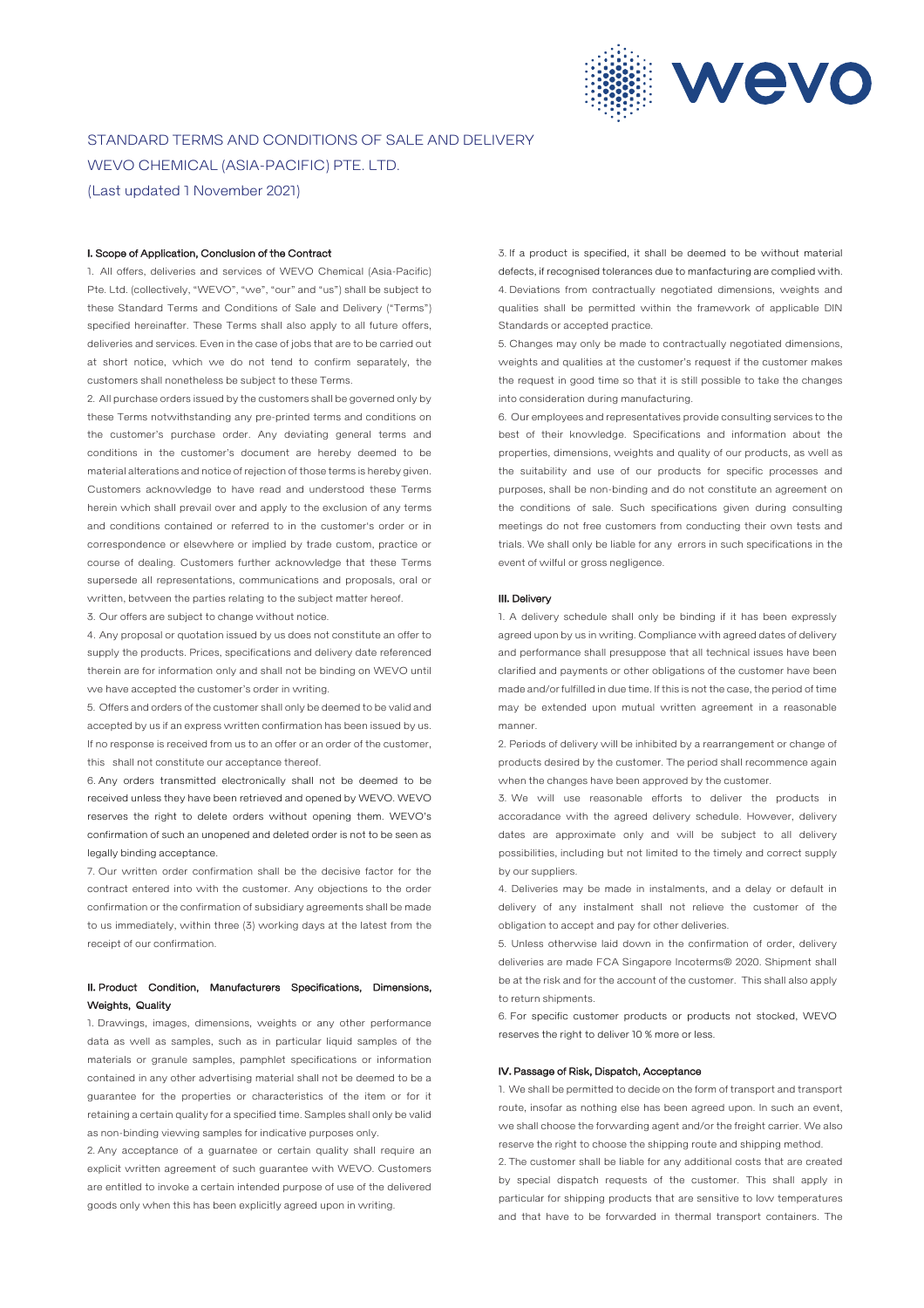

customer shall also be liable for any additional costs created by a detour of the goods that the customer is responsible for, as well as for any additional storage costs.

3. The passage of risk and liability for sinking, loss or damage of the goods shall be transferred to the customer in accordance with the applicable Incoterms®.

4. If the delivery of the goods is delayed for a reason that the customer is responsible for, we shall be entitled but not obliged to put the goods into storage at the expense and risk of the customer, to take any measures required to preserve the goods that are deemed appropriate and to charge the customer for all related costs and expenses (including insurance). In such an event, the passage of risk shall be transferred to the customer as soon as the customer has been informed that the goods are ready to be delivered. The date given to the customer for when the goods will be ready to be delivered shall be valid as the date on which they are delivered to the customer. The same shall apply if the customer does not confirm a delivery date within four (4) working days after the customer has been told that the goods are ready to be delivered. The legal rules on the default of acceptance shall remain unaffected hereby. 5. If the goods are dispatched by a forwarding agent or freight forwarder, the customer shall be obliged to compile a report in the event that any defects or non-conformities are identified. The damage report shall specify the defects or non-conformities, countersigned by the forwarding agent or freight forwarder. Furthermore, the customer undertakes to immediately inform us thereof and submit a copy of the damage report to us within 24 hours.

6. If WEVO is obliged under law or a special arrangement with the customer to take back the packaging, the customer shall bear the costs for the transport back and the reasonable costs of utilisation or, if this is possible and considered as purposeful by WEVO, the reasonable costs which arise on top for the reuse of the packaging.

## V. Prices, Proof of Completion, Payment, Security

1. The basis for the pricing shall be the price lists of WEVO applicable at the time of confirmation of the order.

2. Unless otherwise agreed in writing, all prices quoted by us shall be deemed FCA Singapore Incoterms® 2020 plus GST applcable at the time of billing, without packaging, freight and customs duties; the latter shall be billed separately.

3. WEVO reserves the right to have the delivery and billing carried out by any delivery works. If the delivery is made in hired containers (cases or other reusable packaging), these must be returned without delay, otherwise the containers shall be billed at cost price or at the return shipment costs incurred by WEVO.

4. For small orders WEVO reserves the right to bill an appropriate markup.

5. We reserve the right to vary the price to take account of any increase in the cost of the products which is beyond our control, including but not limited to increases in materials, labour and other manufacturing costs, delivery charges, increases in taxes and duties and foreign exchange fluctuations.

6. Customs duties, freight charges, insurance, packaging and any other costs that are connected to the execution of the contract shall be billed to the customer separately. If an agreement has been made which differs from this, i.e. that such costs are included in the price, any costs which increase following the conclusion of the contract shall be billed to the customer.

7. Unless otherwise agreed upon, our invoices must be paid net and in full within thirty (30) days of the invoice date. Notwithstanding the foregoing, WEVO shall be entitled to, at any time, make a delivery dependent on concurrent payment without stating any reasons.

8. If the customer does not make payment on time, we shall be entitled to (a) charge interest on the overdue amount at the daily rate of 0.05 % from the date on which payment becomes due until payment is made in full, and/or (b) suspend all deliveries or services.

9. The customer shall not have any offsetting rights unless its counterclaim has been established in a final and conclusive manner and is uncontested or recognised by WEVO. Moreover, the customer shall solely be entitled to exercise a right of retention to the extent that its counterclaim is uncontested and based on the same contractual relationship.

10. Cheques and bills of exchange shall only be accepted on account of performance. Moreover, bills of exchange shall only be accepted subject to prior agreement and to their discounting. Discount charges and interest must be remunerated.

11. All payments must be made to WEVO and not to a representative of WEVO. Representatives shall not be entitled to collect sums due unless they can submit a corresponding power of attorney.

12. If the customer gets into arrears with the payment of an invoice or if we become aware of circumstances which give us good reason to seriously question the creditworthiness of the customer, we shall be entitled to immediately demand payment of any invoices that are still outstanding against the customer without taking into consideration any payment targets granted and without regard to the term of any accepted bills of exchange. We shall also be entitled to either fully or partially withdraw from any current contract. We may make any orders that have not yet been completed dependant on advance payments or security. In such an event, the customer shall be liable for the costs of any security.

13. We shall be entitled to demand a security at any time. In such an event, we shall pay the standard costs for the security up to a maximum of 2 % per annum.

14. In the event of cessation of payments, executions against the customer or an application for the initiation of insolvency proceedings, all accounts receivable shall become immediately due for payment.

#### VI. Claims for Defects

1. Customers shall inspect the goods immediately following receipt, and shall within three (3) working days upon receipt inform us in writing of: (a) any visible defects, (b) delivery of incorrect quantities or wrong items, (c) any discrepancy between the goods and the specifications and (d) any damage to the packaging or caused during transport . Moreover, any hidden defects shall be reported to us in writing as soon as they have been discovered.

2. To the maximum extent permitted by law, we shall not be liable for any defects or non-conformities in the products howsoever arising as a result of, or relating to: (a) any conditions of use, operation, testing, storage, processing, touch-up and/or maintenance of our products by the customer which are not in keeping with generally accepted industry practices or which have not been recommended or authorised by us; (b) any accident, wilful damage, abuse, misuse or neglect or other improper action by the customer or its agents, resellers or end-users; (c) any improper installation, repair or alteration by persons other than us; (d) static discharge or fair wear and tear; and/or (e) any damage or discrepancy of which the customer has failed to notify us as required under Article VI. 1 above.

3. If any changes are made to products delivered by us, if materials are replaced or used that do not correspond to the original specifications or if materials supplied by us are not processed in accordance with our processing guidelines, our warranty obligations shall be extinguished if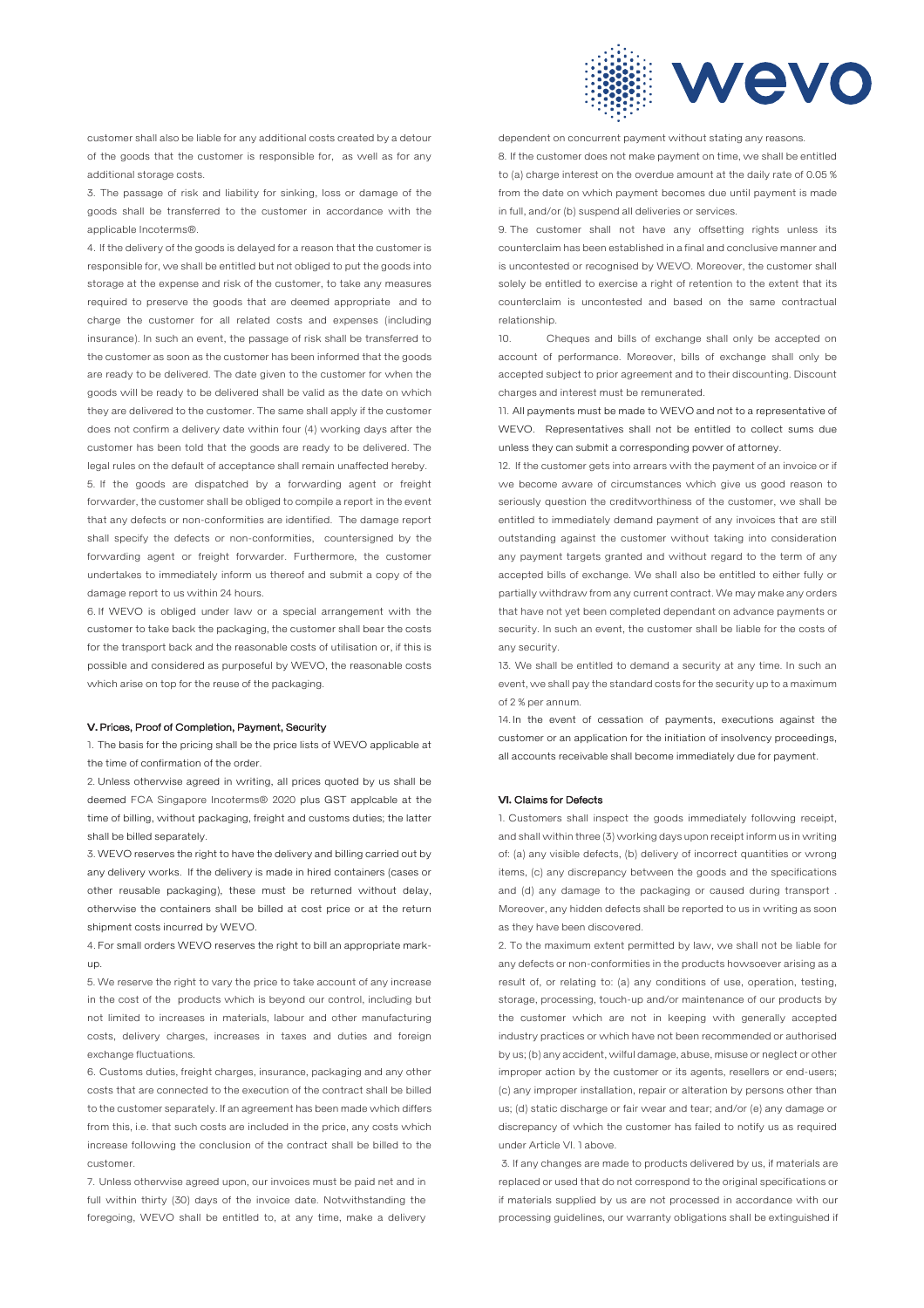

the customer does not prove that none of these circumstances caused the defect, but rather that it was already present before the passage of risk had been transferred and was not connected in any way to the aforementioned circumstances. The customer shall also not have any warranty claims with regard to the suitability of our deliveries and services for a use that is not specified in the contract or for a use that differs from the usual intended use of our deliveries and services. If the customer further processes materials with identifiable defects, our warranty obligations shall be extinguished.

4. If the customer has any complaints, it shall immediately give us the opportunity to examine the existing deliveries. Upon request, the rejected goods or a sample thereof shall be made available to us at our expense. In the case of unjustified complaints, we shall be entitled to charge the customer any freight and forwarding costs as well as the inspection costs using standard prices.

5. In the event of a defect for which WEVO is responsible, we shall, at our discretion and taking into consideration the concern of the customer, proceed to either subsequent improvement or replacement delivery.

6. If we choose to provide a replacement, only the individual defective item will be replaced. The defective item shall either be returned to us at the same time as the replacement delivery, or disposed of by the customer, as WEVO may direct, at WEVO's expense provided that the customer has obtained our prior written approval for all such costs and expenses which it may incur in connection with the disposal.

7. In the event of subsequent improvement, WEVO will bear all expenses incurred in respect of the remedying of the defect and, more particularly, transport costs, shipping costs, labour and material costs, insofar as these costs are not increased by the fact that the subject matter of the purchase is transported to a place different from the place of performance.

8. WEVO reserves the right to two (2) attempts of supplementary performance. If subsequent performance fails, the customer shall be entitled either to a reduction of the corresponding compensation for this order or to rescind the contract.

## VII. Retention of Title

1. WEVO shall retain all property rights for the delivery items until receipt of full payments of all current and future receivables regarding the business relationship with the customer.

2. The assertion of the retention of title and the pledging of the delivery items by WEVO shall not be deemed to be a rescission of the contract unless expressly declared in writing by WEVO. If we assert our claim for restitution, the customer hereby irrevocably gives us permission to take possession of the goods owned by us and, for this purpose, to enter the place where the said goods are.

3. The customer shall be entitled to resell the delivery items in the ordinary course of business. The customer shall already assign all accounts receivable to WEVO in the amount of the purchase price agreed between WEVO and the customer which arise for the customer as a result of reselling, regardless of whether the delivery items are sold on with or without processing. The customer shall be entitled to collect these accounts receivable after their assignment. The right of WEVO to collect the accounts receivable itself shall not be affected; WEVO undertakes, however, not to collect the accounts receivable as long as the customer properly meets its payment obligations and is not in default of payment. If the customer is, however, in default of payment, WEVO may require the customer to disclose the assigned accounts receivable and the debtors, to make all information available, which is necessary for collection, to submit the corresponding documents and to inform the debtors (third parties) about the assignment.

4. If items under retention of title are not resold, the customer shall be obligated to safeguard the items under retention of title on behalf of WEVO, to maintain them as needed at its own expense, and to insure them against loss and damage at a level of coverage expected of a prudent businessman, for as long as title is retained. In the event items under retention of title are lost or damaged, the customer agrees to assign its insurance claims to WEVO.

5. The processing or transformation of the goods by the customer shall always be for WEVO. If the delivery items are combined inseparable together with other items which do not belong to WEVO, WEVO shall acquire co-ownership of the new item in the proportion of the value of the delivery items to the other inseparable combined items at the time of combination. The parties hereby consent now to the passing of title that would accompany such a combination.

6. If the delivery items are commingled in an inseparable manner with other items which do not belong to WEVO, we shall acquire coownership of the new items in the proportion of the value of the delivery items to the other commingled items. The customer shall hold the coowned items in safe custody for WEVO. The parties hereby consent now to the passing of title that would accompany such a commingling.

7. The customer may neither pledge nor transfer the delivery items by way of security. In the event of attachment or seizure or other disposals by third parties, the customer shall inform WEVO without delay and provide it with all information and documents which are necessary for it to secure its rights. Enforcement officers and/or third parties must be informed of the property rights of WEVO.

8. WEVO undertakes to release the collaterals to which it is entitled when requested by the customer insofar as the realisable value of the collaterals exceeds by more than 20 % the accounts receivable to be secured. WEVO shall select the collaterals to be released..

9. The customer must inform WEVO immediately about any changes of possession of the supplied goods, personal or business address.

## VIII. Industrial Property Rights

1. The customer undertakes to inform WEVO immediately of proprietary rights asserted by third parties concerning the supplied products and to let WEVO assume legal defence at its own expense. WEVO shall be entitled to carry out the necessary alterations following proprietary right assertions of third parties at its own expense, even for goods already supplied and paid.

2. If a third party prohibits WEVO to produce or deliver by referring to an industrial and/or intellectual property right, WEVO is – in the case of WEVO not being legally responsible for the infringement – entitled to cease production and delivery until the legal situation has been clarified between the customer and the third party. In the event of the continuation of the order no longer being reasonable for WEVO due to the delay, WEVO shall have the right to withdraw from contract.

3. The customer guarantees that all services and goods that it provides, in carrying out this contract, including but not limited to samples, drawings etc., are free from industrial and/or intellectual property rights of any third party. The customer shall indemnify WEVO insofar from all legal claims of any third party whatsoever including WEVO's reasonable costs for legal defence.

4. Drawings and samples the customer has provided WEVO with will be sent back only on customer's demand. If no request has been made by the customer within two months after the offer, WEVO is entitled to destroy the said items.

5. Drafts and proposals for construction of WEVO may only be imparted with WEVO's written consent.

6. WEVO's recipes and developments are subject to patent, intellectual